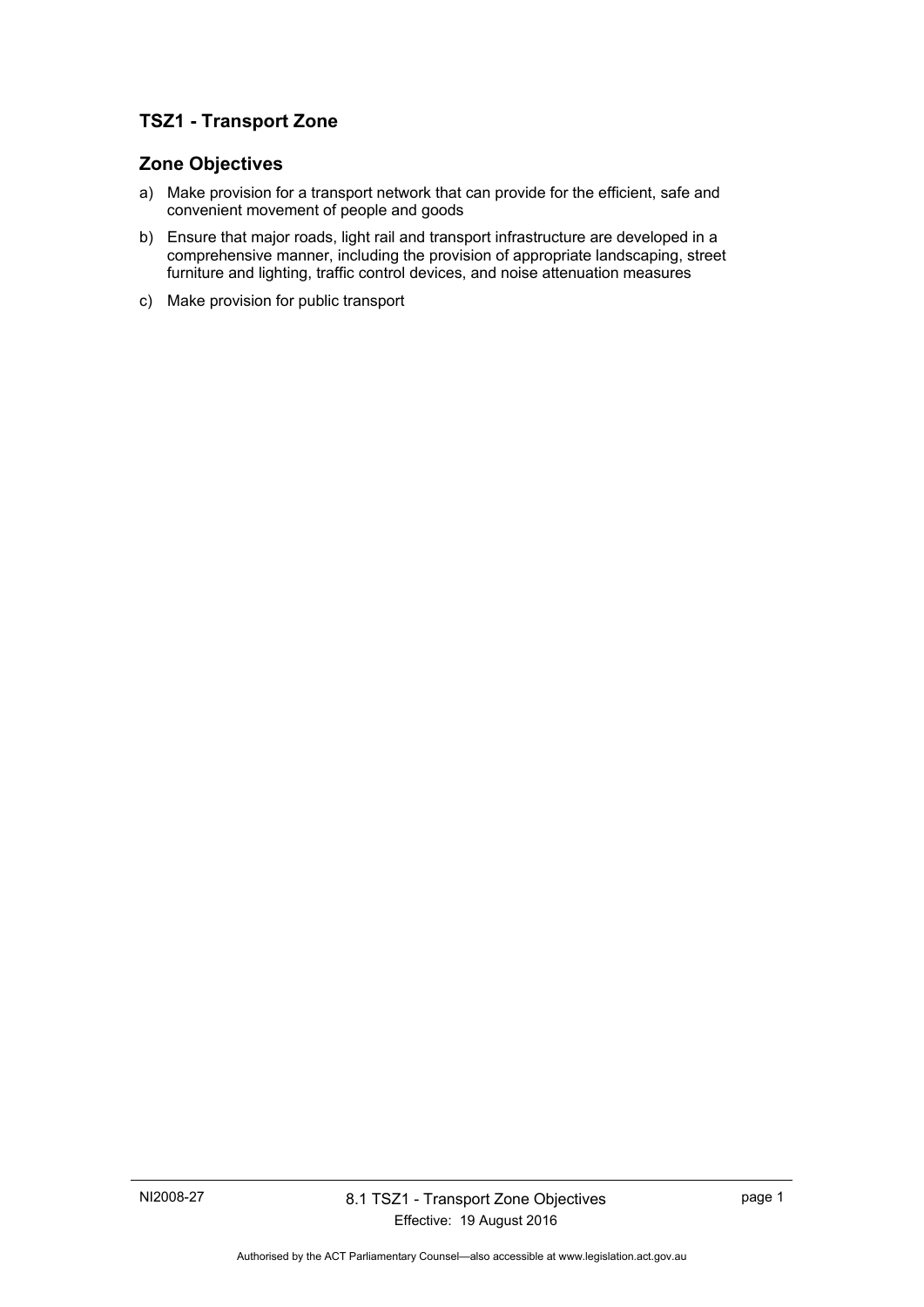# **TSZ1 - Transport Zone Development Table**

| <b>EXEMPT DEVELOPMENT</b> |
|---------------------------|
|---------------------------|

Development approval is not required. Building approval may be required. On leased land, development must be authorised by a lease.

Development identified in the Planning and Development Act 2007 as exempt (see sections 133 and 134 of the Act and section 20 and schedule 1 of the Planning and Development Regulation 2008)

## **ASSESSABLE DEVELOPMENT**

Development application required.

On leased land, development must be authorised by a lease.

### **MINIMUM ASSESSMENT TRACK**

**CODE** 

Development listed below requires a development application and is assessed in the code track

#### **Development**

#### No development identified.

**MINIMUM ASSESSMENT TRACK** 

**MERIT** 

Development listed below requires a development application and is assessed in the merit track, unless specified in schedule 4 of the Planning and Development Act 2007 (as impact track) or specified as prohibited development in a precinct map.

| <b>Development</b>                                                                                               |                                                                                  |
|------------------------------------------------------------------------------------------------------------------|----------------------------------------------------------------------------------|
| ancillary use                                                                                                    | minor road                                                                       |
| car park                                                                                                         | minor use                                                                        |
| communications facility                                                                                          | pedestrian plaza                                                                 |
| consolidation                                                                                                    | public transport facility                                                        |
| demolition                                                                                                       | sign                                                                             |
| development in a location and of a type identified<br>in a precinct map as additional merit track<br>development | subdivision                                                                      |
| major road                                                                                                       | temporary use                                                                    |
| major service conduits                                                                                           | varying a lease (where not prohibited, code track<br>or impact track assessable) |
| <b>MINIMUM ASSESSMENT TRACK</b>                                                                                  |                                                                                  |

#### **IMPACT**

Development listed below requires a development application and is assessed in the impact track

- 1. Development that is not:
	- a. Exempt, code track or merit track development (see section 132 of the Planning and Development Act 2007); or
	- b. Prohibited development, other than development that is permitted under s137 of the Planning and Development Act 2007.
- 2. Development specified in schedule 4 of the Planning and Development Act 2007 and not listed as a prohibited use in this table.
- 3. Development that is authorised by a lease and listed as a prohibited use in this table.
- 4. Development declared under section 124 or section 125 of the Planning and Development Act 2007 and not listed as a prohibited development in this table.
- 5. Varying a lease to add a use assessable under the impact track.